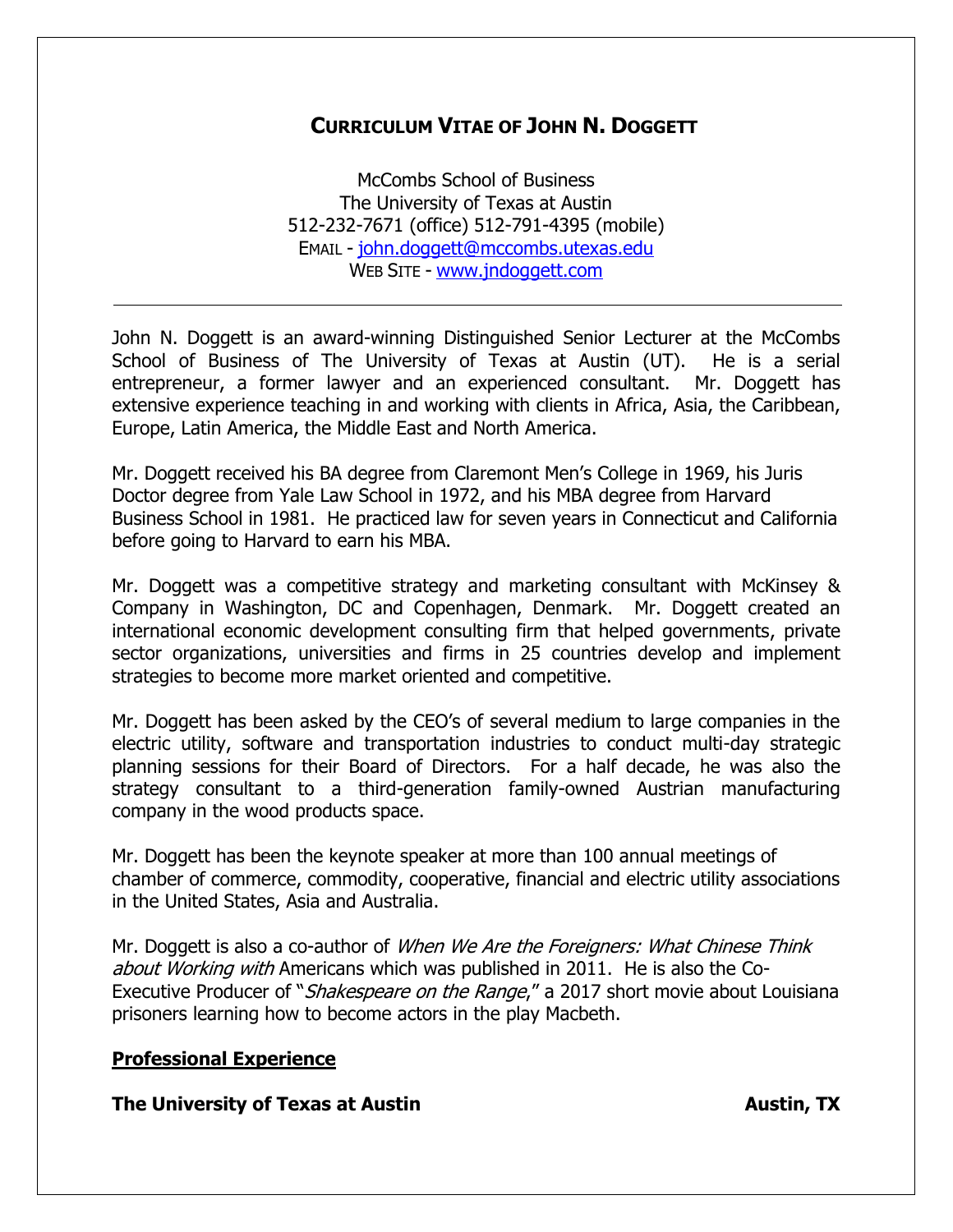October 5, 2020 CV of John N. Doggett Page -  $2 -$ 

# **McCombs School of Business 2000-Present**

### **Distinguished Senior Lecturer and Senior Lecturer**

Mr. Doggett is a Distinguished Senior Lecturer of Global Entrepreneurship, Management and Sustainable Energy at McCombs. Mr. Doggett teaches courses in entrepreneurship, global competition and sustainable energy in UT's MBA and Executive MBA programs. Mr. Doggett created the *From Idea to IPO* workshop series and is the co-founder of the *Idea to Product<sup>TM</sup>* (I2P<sup>TM</sup>) international commercialization of technology competition.

Mr. Doggett has been the Academic Director of the UT Branch of the Mandela Washington Fellowship for Young African Leaders - Leadership in Business Institute since 2016. This is a U.S. State Department funded initiative in partnership with Texas Global that brings 25 young (25-35) African entrepreneurs to Austin for six weeks each summer. Mr. Doggett is the faculty lead for the Ghana Project on Colorism that was selected as one of seven UT President's Award for Global Learning recipients.

Mr. Doggett has received numerous teaching awards form his students. In 2012 and 2009 the graduating Executive MBA class gave Mr. Doggett their Outstanding Professor Award. In 2008, 2004 and 1998, the full-time MBA class gave Mr. Doggett their Outstanding Professor Teaching Excellence Award. In 2007 the Texas Evening MBA class gave Mr. Doggett their Outstanding Professor award. In 2004 the Texas Executive MBA at DFW class gave Mr. Doggett their Outstanding Professor Award. In 2002 students in UT's Executive Engineering Management Master's Program gave Mr. Doggett their Outstanding Faculty Award. In 2003 Mr. Doggett received a special teaching award from Senior Fellows of the UT branch of the U.S. Army War College.

In 2015, Mr. Doggett was asked by the UT International Office to become the Academic Director of the UT Austin Mandela Washington Fellowship for Young African Leaders Business and Entrepreneurship Institute. His first task was to completely redesign the program to make it more relevant to "real entrepreneurs."

In November 2012, Mr. Doggett helped launch the McCombs Mexican MBA Alumni Network. In March 2013, Mr. Doggett helped launch the McCombs Indian MBA Alumni Network. In October 2013 Mr. Doggett helped launch the McCombs Latin American Alumni Network. In 2013, Dean Gilligan asked Mr. Doggett to become the McCombs Faculty International Alumni Advisor. In 2018, Dean Hartzell asked Mr. Doggett to redesign McCombs' MBA Alumni reunion and develop a new alumni engagement program.

From 2003 to 2014, Mr. Doggett led two-week trips of UT MBAs to China, India, Israel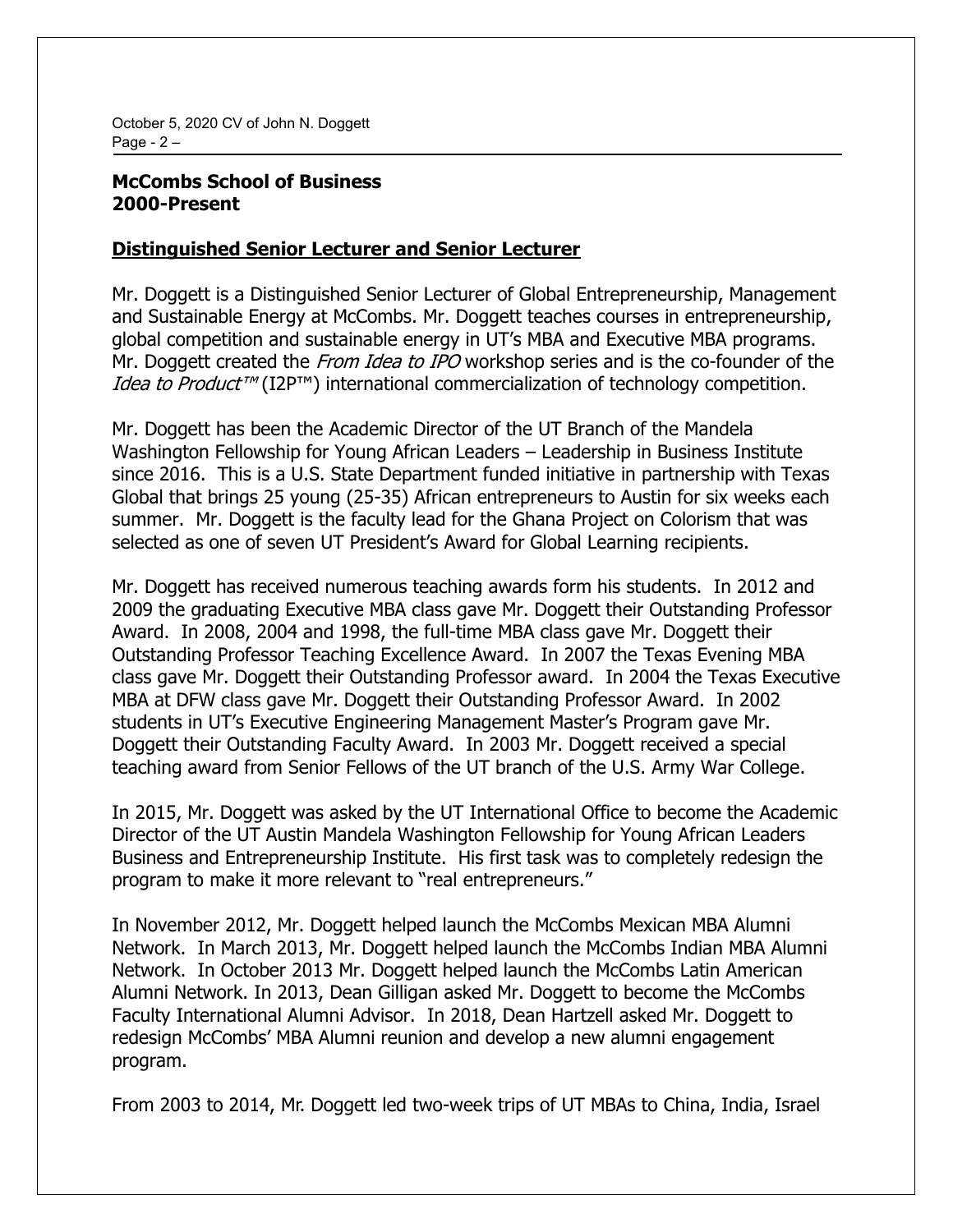October 5, 2020 CV of John N. Doggett Page  $-3 -$ 

and Turkey to meet with business, political and university leaders.

In 2002, Mr. Doggett was asked to revise two of the four electives of the McCombs Entrepreneurship Concentration. He now teaches courses on Opportunity Identification and Analysis and Entrepreneurial Growth. Mr. Doggett was also the faculty advisor for the Global Plus Entrepreneurship Academy. One of the goals of the E-Ship Academy was to develop McCombs business cases for use at UT and other schools.

In 2014, Mr. Doggett was asked to develop a new course on Global Management for MBA students who were not going on Global Connections trips. Mr. Doggett has been a faculty member of the Texas University Unions Board of Directors since 2012.

From 2000 until 2015, Mr. Doggett spent part of several summers or winters teaching entrepreneurship and global competition workshops in Asia, Latin America and Europe. Mr. Doggett has also spent several weeks each summer as a visiting professor teaching summer courses in entrepreneurship and global competition at Aoyama Gakuin University in Tokyo, Japan, the Chinese University of Hong Kong, Thammasat University in Bangkok, Thailand and Porto Business School, in Porto, Portugal.

Mr. Doggett is a co-author with Professor Orlando Kelm and his wife, Haiping Tang, of a new book called When We Are the Foreigners: What Chinese Think about Working with Americans that was published on August 11, 2011.

Mr. Doggett is also a co-author with Professor Konana of UT and Professor Balasubramanian of the University of North Carolina Chapel Hill of "Advantage China," an article comparing the economic development strategies of China and India. Frontline, India's leading opinion magazine with 700,000 subscribers published Advantage China as their cover story in the March 12th, 2005 edition.

In October 2000 **e-company now** magazine (now **Business 2.0**) selected Mr. Doggett as one of the nine people to know in Austin if you want to start a new business. Mr. Doggett was also the subject of an in-depth interview in the Jan. /Feb. 2000 edition of **The Alcalde** (UT's Alumni Magazine).

From 2003 until 2009, Mr. Doggett was a judge for the Dell, Inc. and National Federation of Independent Business Small Business Excellence Award. From 2005 to 2008, Mr. Doggett was one of UT's representatives on the Central Texas Regional Advisory Committee that was part of the Texas Emerging Technology Fund.

# **2015 to Present**

**Academic Director, UT Austin Mandela Washington Fellowship for Young**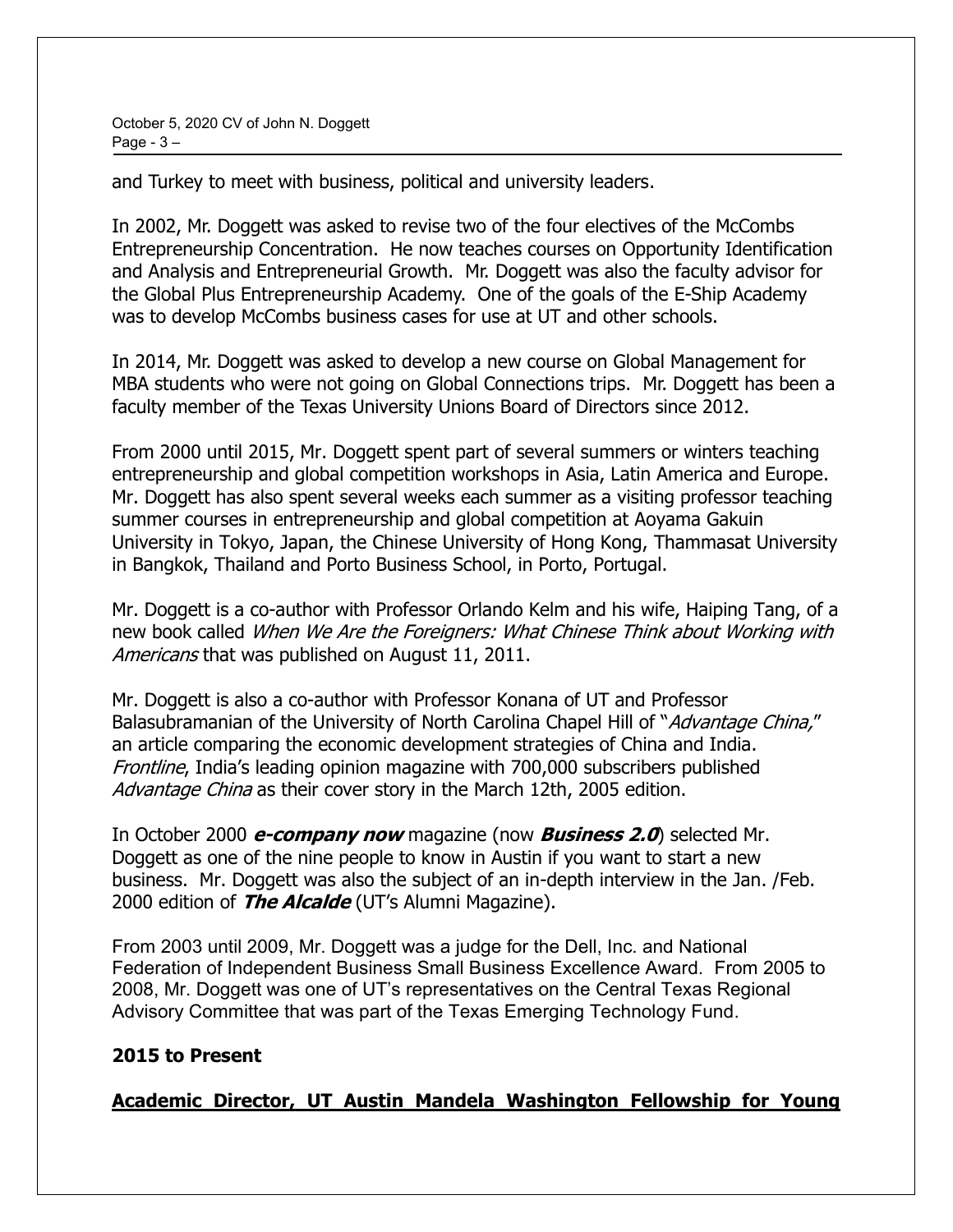October 5, 2020 CV of John N. Doggett Page  $-4-$ 

# **African Leaders ± Leadership Institute**

The Mandela Washington Fellowship is the flagship program of the Young African Leaders Initiative (YALI). It is a US Department of State program run by UT's International Office.

[\(https://world.utexas.edu/isss/intercultural/special/mwfyal/curriculum\)](https://world.utexas.edu/isss/intercultural/special/mwfyal/curriculum). Each year UT hosts 25 African entrepreneurs for six weeks during the summer.

This initiative is designed to help participants gain the skills and connections needed to accelerate your own career trajectories and contribute more robustly to strengthening democratic institutions, spurring economic growth, and enhancing peace and security in Africa.

The goals of the Business & Entrepreneurship Institute at The University of Texas at Austin are:

- to enhance the participants understanding of who their best customers are and how to identify their needs
- to improve methods for delivering customer value while maximizing profits in the participant's enterprise
- to develop marketing and communications strategies that utilize client pitches, social media, search engine optimization and other tools to maximize reach

The academic content is complemented by site visits to local corporations, foundations and social enterprises in Austin. Leadership training sessions provide an interdisciplinary approach to the topics of management in an entrepreneurial environment. You will also engage in community service activities to experience service learning, attend one-onone meetings with a Peer Collaborators, network with local business leaders and join cultural enrichment activities to learn more about Texan and American ways of life. The academic portion of the institute, led by Prof. John Doggett, provides an interactive and a hands-on learning environment. Professor Doggett will lead class discussions focused on Harvard Business Review Case Studies that are pertinent to the group. He has tailored the curriculum to meet your specific interests. In addition to classroom time, many institute seminars will be hosted by top businesses throughout Austin. At these seminars, you will hear directly from successful business leaders and can engage in dialogue with them. Key themes of the academic content include:

- How to use the Customer Discovery Method to continually refine the participant's business model
- The importance of innovation in every aspect of the participant's business
- How to grow the participant's company in a capital constrained environment
- Why a top-down management approach is a recipe for stagnant growth
- How to empower the participant's employees to treat the participant's customers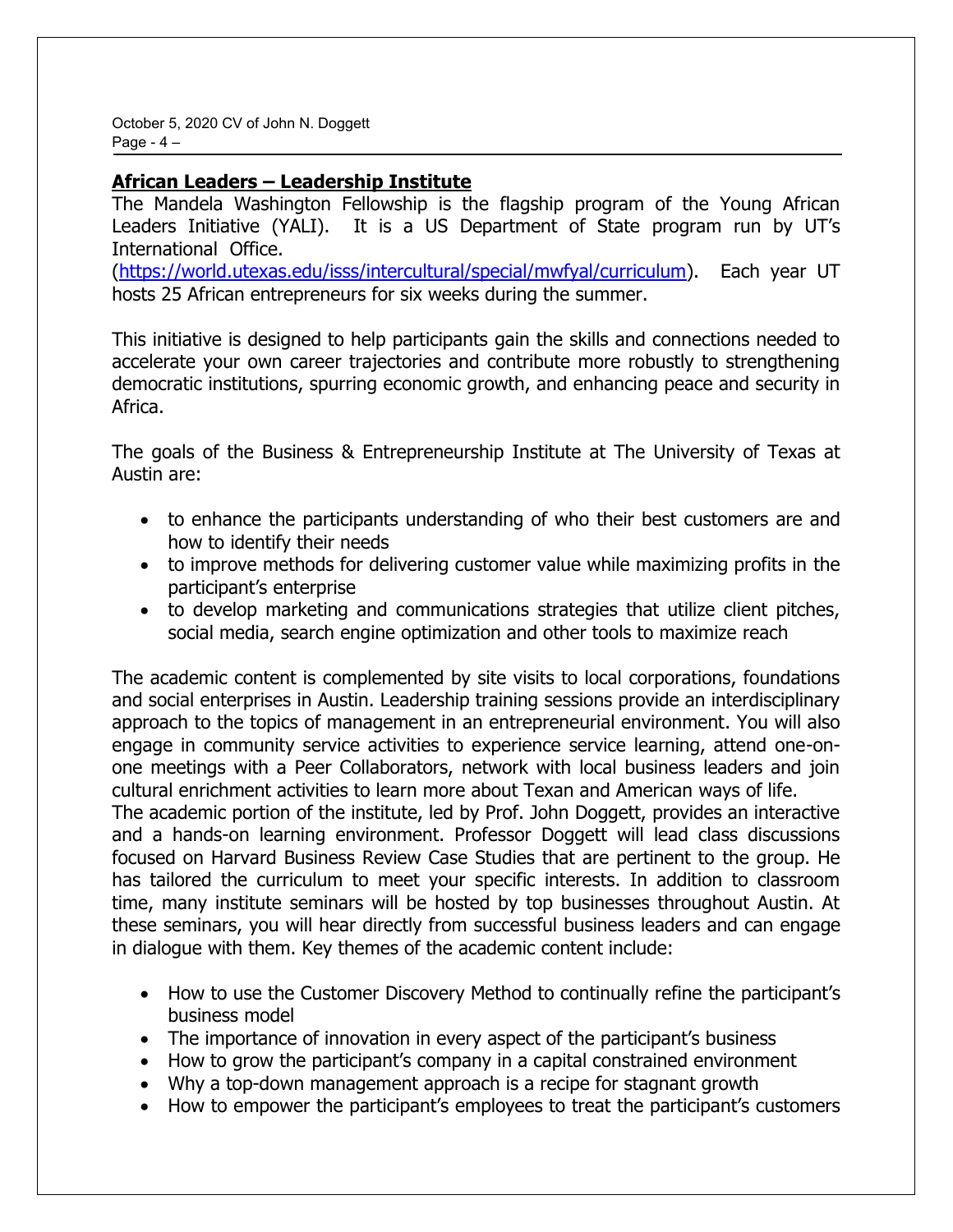October 5, 2020 CV of John N. Doggett Page -  $5 -$ 

like valued members of their family

• How to pitch the participant's business to customers, partners, employees and investors

# **2002-2003**

# **Co-Director, Nano Manufacturing Technology Alliance**

In August 2002, Mr. Doggett was asked to create the Nano Manufacturing Technology Alliance. The University of Texas at Austin, in partnership with UT Arlington and UT Dallas, has created a new educational, research, and commercialization program on Nano Manufacturing Technology (NMT). The *NMT Alliance* is for businesspeople and others who are interested in the commercialization potential of Nano Manufacturing Technology.

### **2001-2002**

### **Director, Texas Executive MBA Program**.

The Texas Executive MBA Program was developed by UT in conjunction with Texas Instruments in 1999 to provide an Executive MBA for TI employees. In August 2001, Mr. Doggett was asked to take over the program and convert it from a TI-specific program to a public program for students in the Dallas-Fort Worth region. Mr. Doggett led the successful transformation of this program to becoming a public program.

### **1989-1999**

# **Adjunct Assistant Professor and Senior Research Fellow**

Mr. Doggett developed Managing and Marketing in the Global Arena, the first course at McCombs that combined international marketing, management, finance and strategy. Mr. Doggett also helped revise and teach courses on entrepreneurship.

### **July 2014**

### **Porto Business School Porto, Portugal**

# **Visiting Professor**

Mr. Doggett taught a two-day competitive strategy and sustainability workshop over a three-weekend period to 60% of the middle and senior managers of one of the largest natural resource companies in Europe.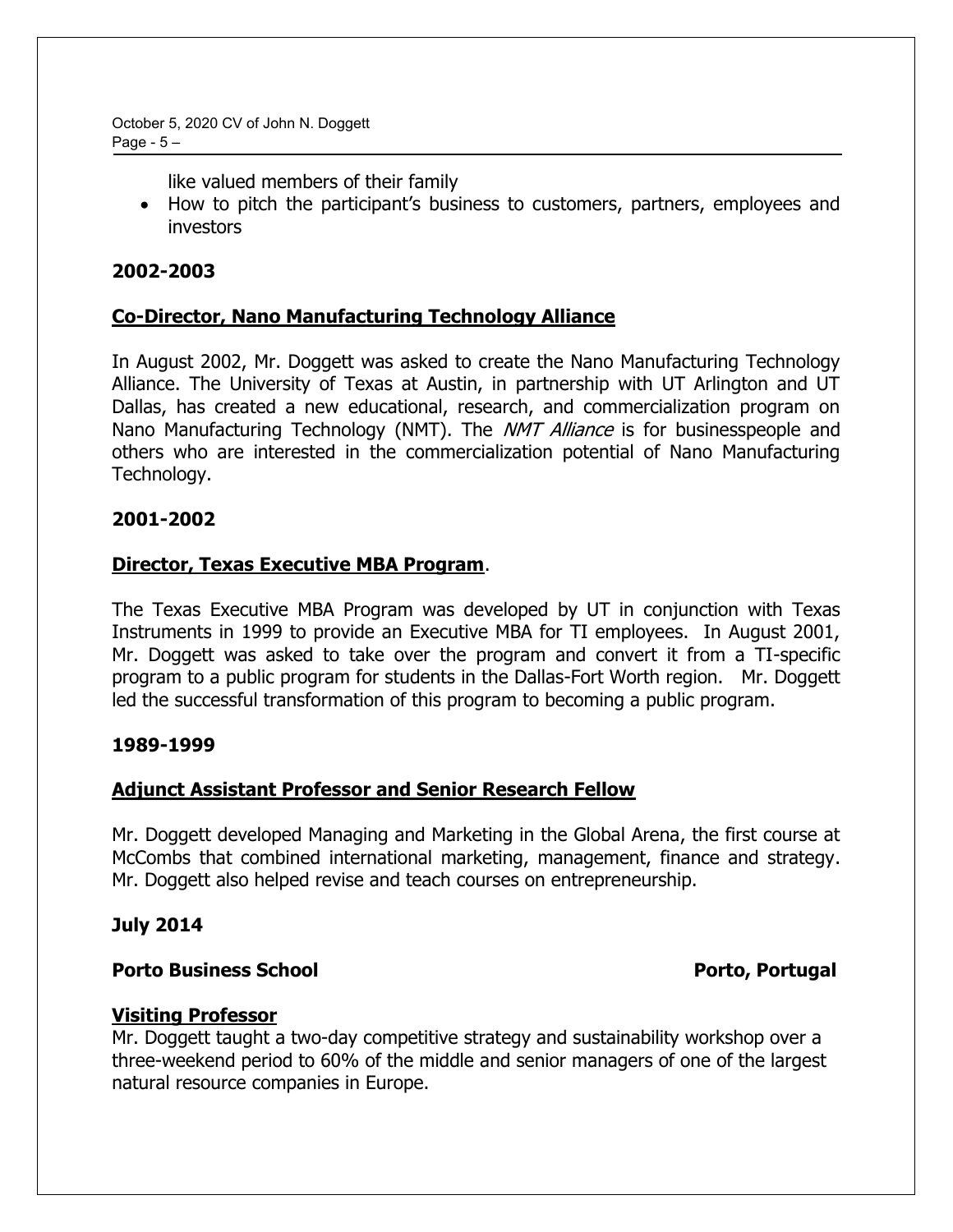October 5, 2020 CV of John N. Doggett Page  $-6 -$ 

### **January 2010**

# **The Pope's Catholic University of Chile Santiago, Chile Santiago, Chile Graduate School of Business**

### **Visiting Professor.**

Mr. Doggett taught an intensive Global Competition Seminar to Executive and Full-Time MBA students from PUC, Duke, UNC-Chapel Hill and Indiana University.

### **Summer 2005**

### **Chinese University of Hong Kong Nong Hong Kong Hong Kong Nong Kong Roma Faculty of Business Administration**

### **Visiting Scholar**

Mr. Doggett taught undergraduate courses about global competition and entrepreneurship during CUHK's six-week summer session.

### **2003 - 2005**

**IMADEC Business School Vienna, Austria**

### **Visiting Professor**

Mr. Doggett taught Executive MBA courses about global competition, entrepreneurship and business strategy.

### **2001 ± 2006, 2011**

### **Helsinki School of Economics Singapore & Taipei**

### **Visiting Professor**

Mr. Doggett taught seminars to Executive MBA candidates about global competition, new product development, entrepreneurship, corporate Intrapreneurship and venture capital.

### **2001 - 2006**

### **Thammasat University Community Bangkok, Thailand**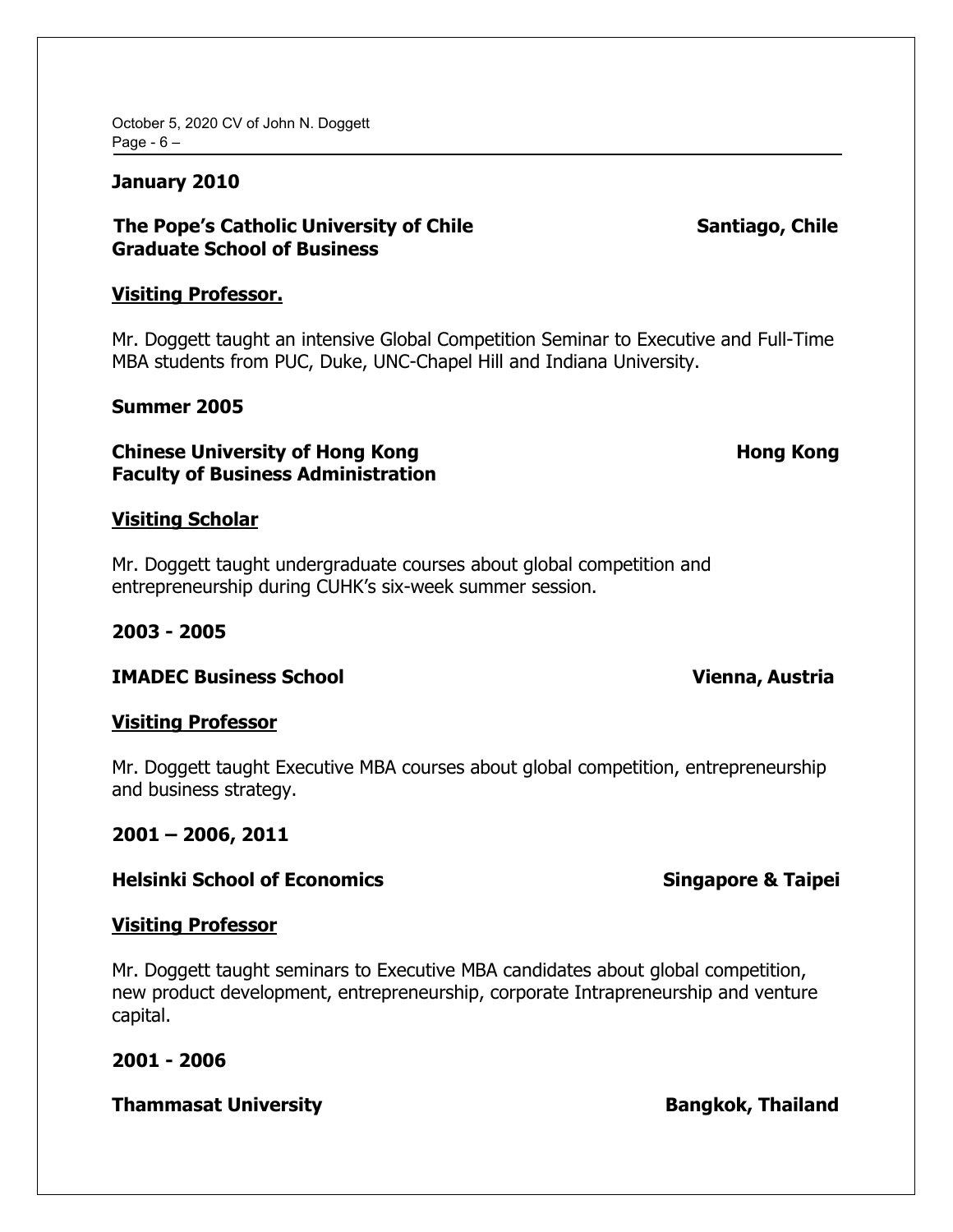October 5, 2020 CV of John N. Doggett Page -  $7 -$ 

# **Master's Degree Program in Marketing (English) Visiting Professor**

Mr. Doggett taught seminars on entrepreneurship and venture capital.

### **2000 & 2002**

# **Aoyama Gakuin University Tokyo, Japan School of International Politics, Economics and Business Visiting Professor**

Mr. Doggett taught seminars on entrepreneurship and venture capital to Japanese MBA candidates and experienced executives.

**1996-1998**

### **KVET-AM Austin, TX**

### **Host, the John Doggett Show**

For two years, The John Doggett Show was one of the most influential afternoon talk shows in Central Texas. In January 1997, Texas Monthly called Mr. Doggett a "Hot Radio Personality" "who allows listeners to disagree with him without cutting them off." In March 1997 the New York Times published two articles about The John Doggett Show. In August 1997, C-SPAN simulcast Mr. Doggett's show nationally. In February 1998, Talker's Magazine selected Mr. Doggett as one of the 100 Most Influential Talk Show Hosts in America.

# **1994-1996**

# **Laguna Entertainment & Marketing, Inc. Austin, TX**

# **Chief Operating Officer and Co-Founder**

Helped create, finance and manage a company that produced a Spanish language NFL football TV show in partnership with the National Football League (NFL). Laguna's NFL Show aired weekly on Univision, Telemundo, CBS, and Warner Brothers stations in 45 cities in the US, Puerto Rico and Mexico during the 1994 and 1995 NFL seasons.

# **Spring, 1991**

# **Saint Edward's University Center for Business <b>Austin**, TX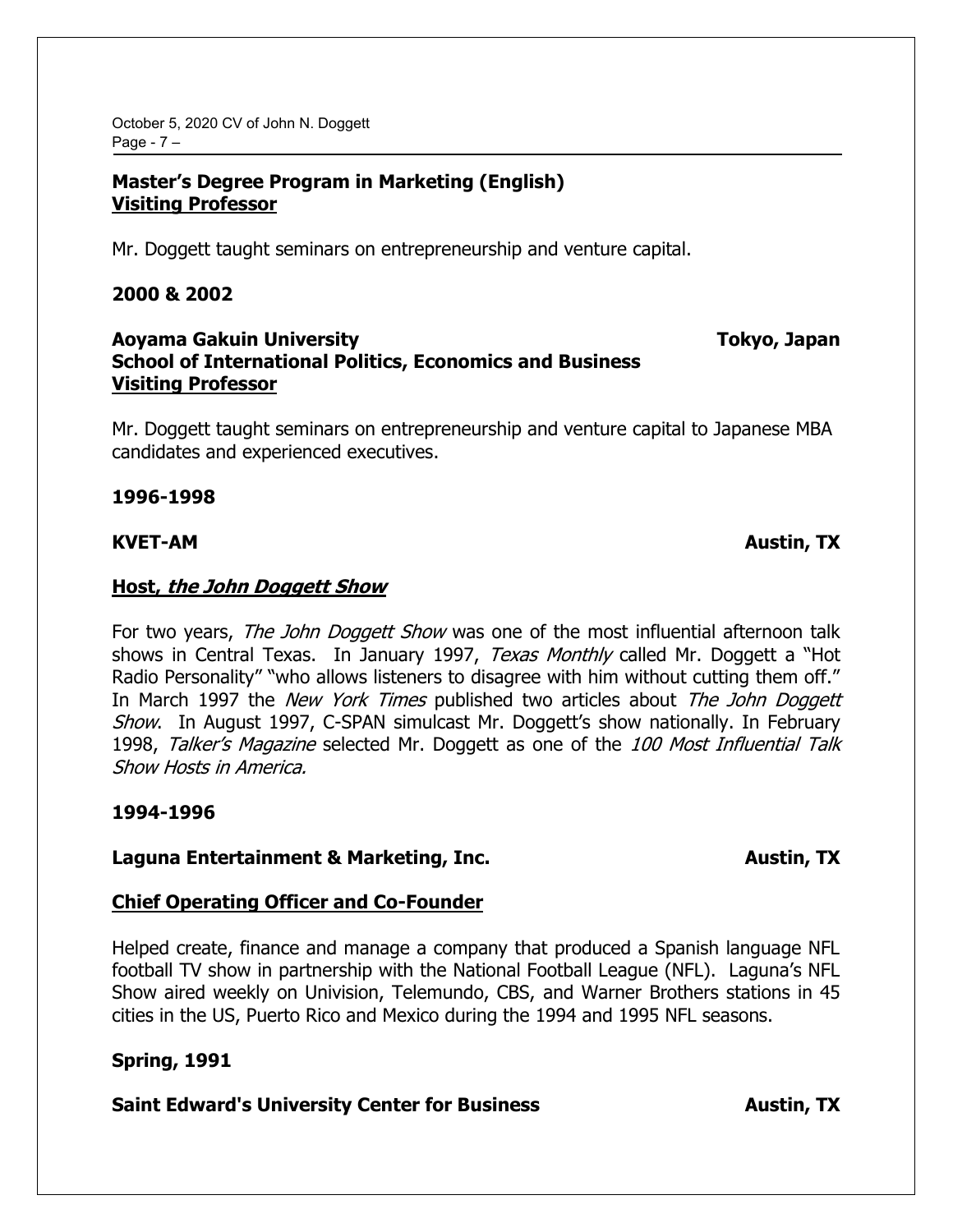October 5, 2020 CV of John N. Doggett Page  $-8 -$ 

### **Visiting Adjunct Professor**

Created and taught an MBA course on global competition.

### **1983-1993**

### **International Management Development Center Austin, TX**

# **President and Founder**

IMDC, Inc. provided strategic consulting advice to private and public-sector clients in the U.S., Africa, Asia, the Caribbean, Europe, Latin America and the Middle East. Areas of specialization included: Agribusiness, competitive strategy, export market development, financial services, manufacturing, strategic planning and negotiations, private sector strategy and policy development, and management training. By 1993, IMDC had thirty employees in offices in two countries.

### **1981-1983**

### **McKinsey & Company, Inc. Washington, D.C. and Copenhagen, Denmark**

### **Management Consultant**

Worked on competitive strategy and marketing projects including:

**European Consumer Paper Marketing Study**. Strategic consumer paper products marketing study covering all aspects of company performance in Denmark and Sweden for the seventh largest pulp and paper Products Company in the world.

**Computer-based Analysis of Impact of Commercial Bank Deregulation Policy Options.** Developed alternative deregulation strategies and evaluated their potential impact on bank profitability and bank failure rates for the U.S. Comptroller of the Currency.

**Strategic Diagnosis and Executive Compensation Study.** Evaluated the management structure, strategic plan, and financial and market performance of key business units of the largest diversified service corporation in the U.S.

# **1980 (summer)**

**Salomon Brothers New York, NY Summer Investment Banking Associate**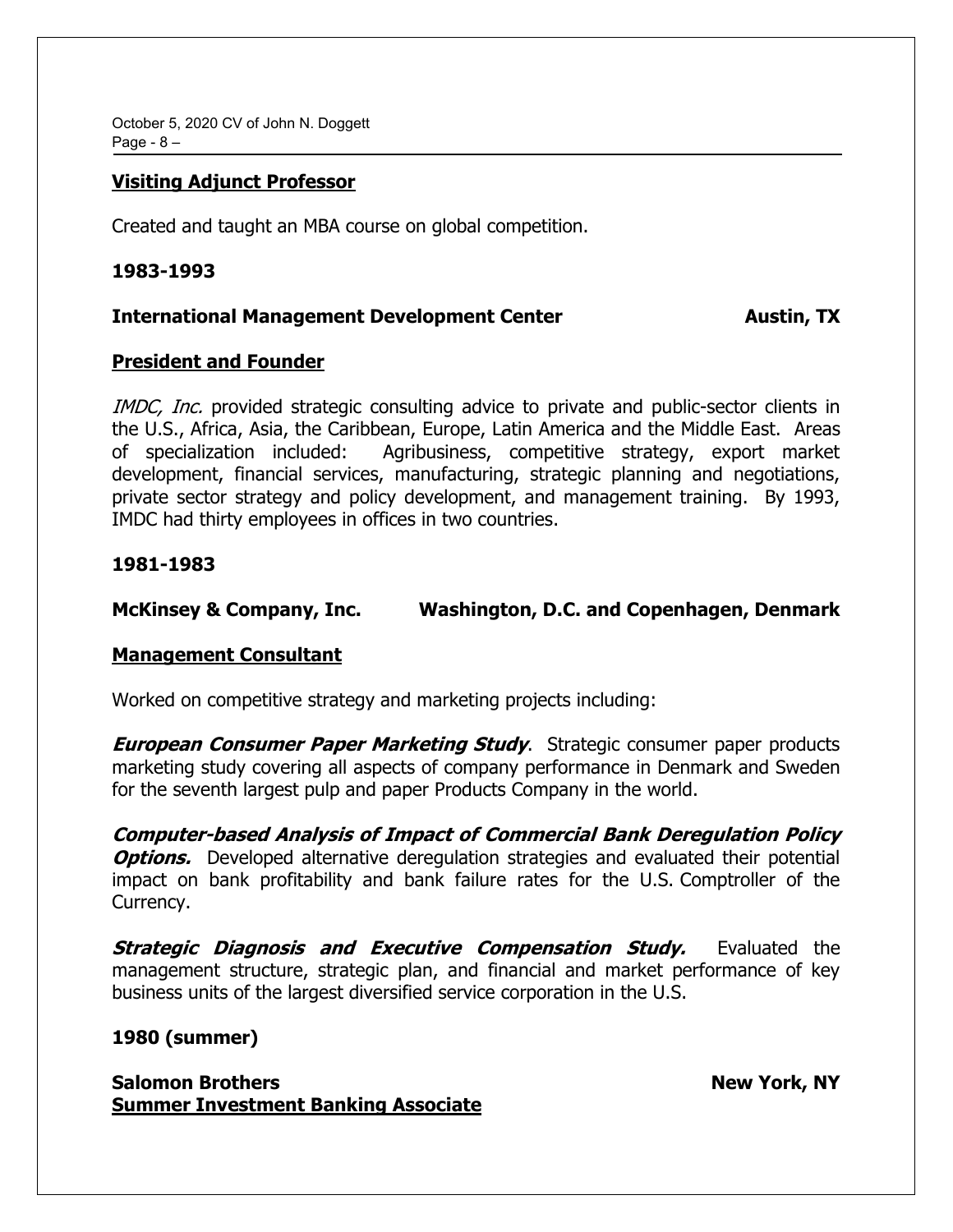October 5, 2020 CV of John N. Doggett Page -  $9 -$ 

Helped a vice-president to develop and carry out a strategy to obtain new corporate finance clients for the firm. Also worked on projects in the International Corporate Finance and Sales and Trading departments.

### **1974-1979**

# **The State Bar of California SAN EXAMPLE STATE STATE STATE STATE STATE STATE STATE STATE STATE STATE STATE STATE**

### **Director and Assistant Director, Legal Services Department**.

The State Bar is an arm of the Supreme Court of California. Mr. Doggett directed a 13-person group that was responsible for strategic planning, policy development and program implementation, and legislative lobbying for increased legal services for low and middle-income people. Accomplishments included analysis, development, and implementation of major reforms in: (a) group and prepaid legal insurance, (b) lawyer advertising, (c) lawyer referral services, (d) public financing of legal services, and (e) provision of civil legal services to people of color, senior citizens, the disabled, and the military.

Mr. Doggett worked extensively with the Bar's board, senior management, legislators, and the public to improve the managerial effectiveness of the State Bar. Mr. Doggett led the effort to create the Legal Services Section of the State Bar and was a nominee of the National Legal Aid and Defenders Association to become a member of the Federal Legal Services Corporation Board.

# **1972-1974**

### **Reginald H. Smith Community Lawyer Fellow New Haven, CT**

# **Riverside and Pomona, CA**

# **Acting Directing Attorney and Staff Attorney**

Recipient of special federal fellowship to provide free civil legal services and community organizing assistance to poor people. Represented clients in state and federal courts in Connecticut and California. Managed a law office in Pomona, California.

# **Education**

**1979-1981**

# **Harvard University Exercise Service Service Service Service Service Service Service Service Service Service Service Service Service Service Service Service Service Service Service Service Service Service Service Service S Graduate School of Business Administration**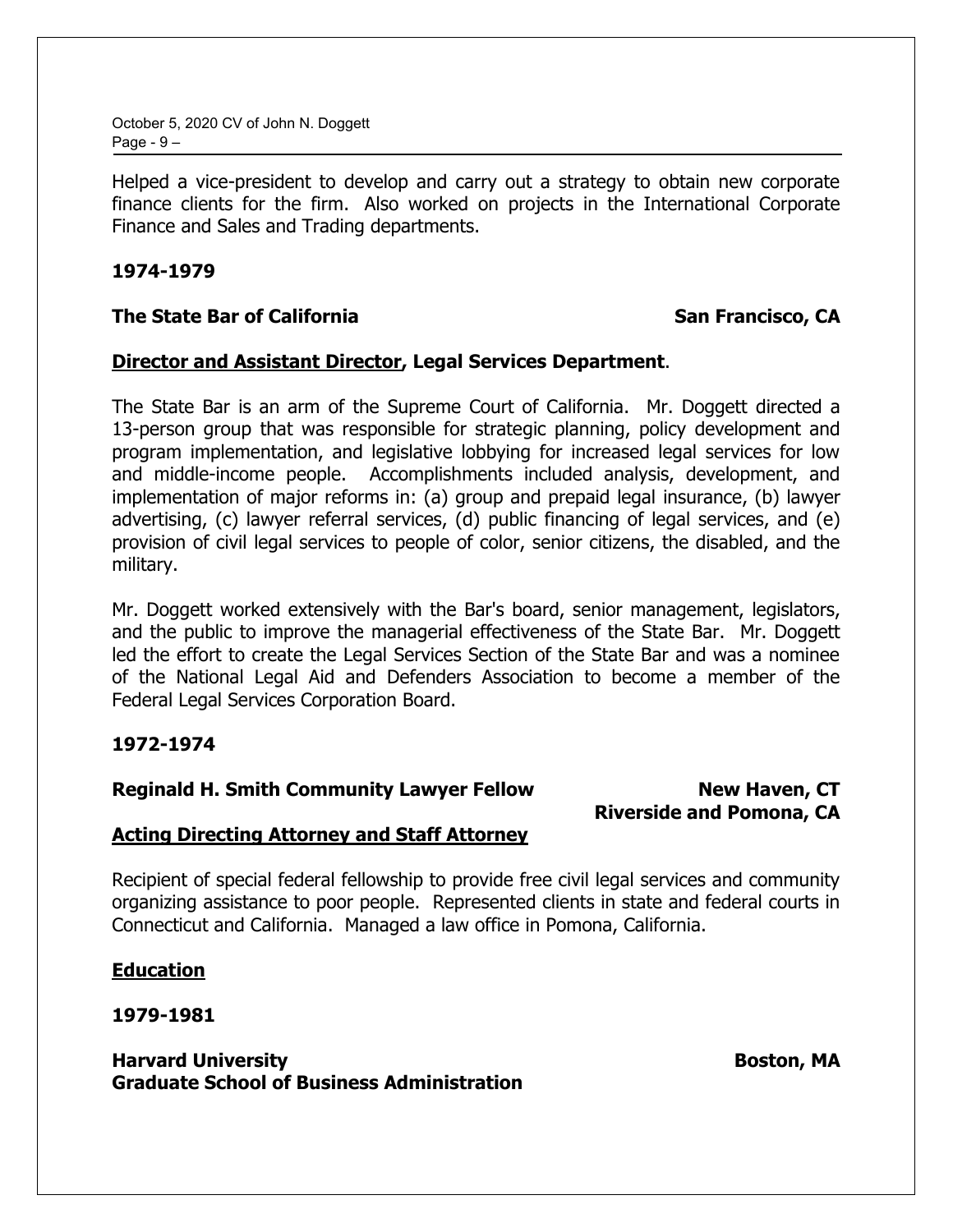October 5, 2020 CV of John N. Doggett Page -  $10 -$ 

Master's in business administration Degree with a concentration in international business and economic development, June 1981. Selected by the faculty for membership in the Century Club Honor Society. Member: Asian, European, and International Business and Management Consulting Clubs and African American Student Union. Elected student representative.

**1969-1972**

# **Yale Law School New Haven, CT**

**Juris Doctor Degree** with a concentration in litigation and poverty law, June 1972. Selected by faculty for special year-long Antitrust and Trials and Appeals courses. Co-founder, Workshop in Urban Legal Problems. Elected student representative.

### **1965-1969**

# **Claremont Men's College Claremont, CA**

**Bachelor of Arts Degree** in Political Science, June 1969. Dean's List. Army ROTC Honor Cadet. Founding Chairperson, Black Student's Union of the Claremont Colleges. Student Honor Society. Elected to Student Senate.

# **Bar Admissions**

Admitted to practice law in Connecticut (1972), California (1973) and the District of Columbia (1983). On inactive status in California.

# **Movie Production**

Co-Executive Producer of **Shakespeare on the Range,** a 2017 short movie by Christine Chen about Louisiana prisoners learning how to become actors in the play Macbeth. <https://vimeo.com/229522121>

# **Publications**

# **Book**

**When We Are the Foreigners: What Chinese Think about Working with Americans**, Orlando R. Kelm, John N. Doggett & Haiping Tang, CreateSpace, Inc. an Amazon.com imprint, August 11, 2011.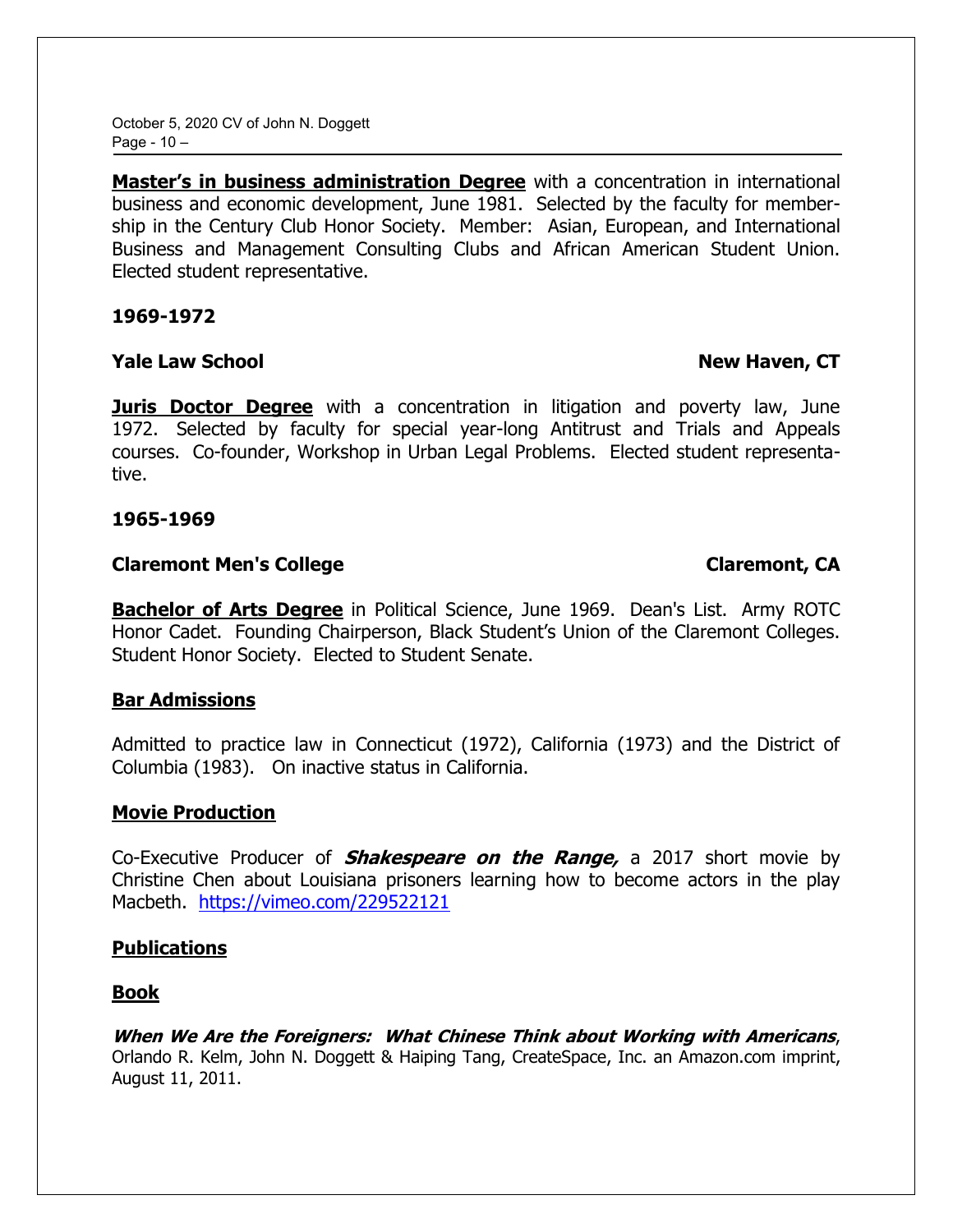# **Significant Non-Referred Publications**

**Advantage China <sup>±</sup> A Comparison of the Economic Development Strategies of India and China**, with Dr. Prabhudev Konana and Dr. Sridhar Balasubramanian, Cover Story for **Frontline Magazine**, "India's National Magazine," Volume 22, Issue 06, March 12 ± 25, 2005, [www.flonnet.com/fl2206/stories/20050325003600400](http://www.flonnet.com/fl2206/stories/20050325003600400) 

**A Report on U.S. Energy and Technology Startup Firms,** with Dean Nobue Brown and Mr. Jay Whitman, for the Mitsubishi Research Institute, Inc. of Tokyo, Japan, May 19, 2003.

**A Report on How American Venture Capital Firms and Incubators Evaluate Business Plans**, with Dr. John Butler and Mr. Jay Whitman, for the Mitsubishi Research Institute, Inc. of Tokyo, Japan, December 22, 2000.

**Private Sector Training Needs Assessment** for the United States Agency for International Development Mission in Accra, Ghana, April 1988.

**An Assessment of the Need for Management Training and Development in the English-Speaking Caribbean**, (with Dr. Edward L. Felton Jr., Dr. John C. Edmunds, et. al.), Caribbean association of Industry and Commerce, U. S. Agency for International Development, August 1985.

**Regional Market Study for Uganda** for the United States Agency for International Development Mission in Kampala, Uganda, July 14, 1985

**Basic Human Needs and the Private Enterprise Initiative.** Washington, D.C.: United States Agency for International Development, Bureau for Private Enterprise, February 23, 1984.

**Tobacco Industry Rehabilitation Survey, 1983** for the United Republic of Tanzania, Tobacco Authority of Tanzania, (with J.S. Campbell, E.A. Haley, and M.A. Wahid) Washington, DC, the World Bank, 1983.

# **Work in Progress**

*Ugly Baby Glasses: Debt, Global Competition and America's Future, book* under development for submission to editors in the fall of 2018.

**Op-ed Articles. Why American Companies Can't Trust Alibaba**, Fortune Magazine, May 6, 2017. [http://fortune.com/2017/05/06/alibaba-jack-ma-donald-trump](http://fortune.com/2017/05/06/alibaba-jack-ma-donald-trump-owner-group-china/)[owner-group-china/,](http://fortune.com/2017/05/06/alibaba-jack-ma-donald-trump-owner-group-china/) Dallas Morning News, the Washington Times, Austin American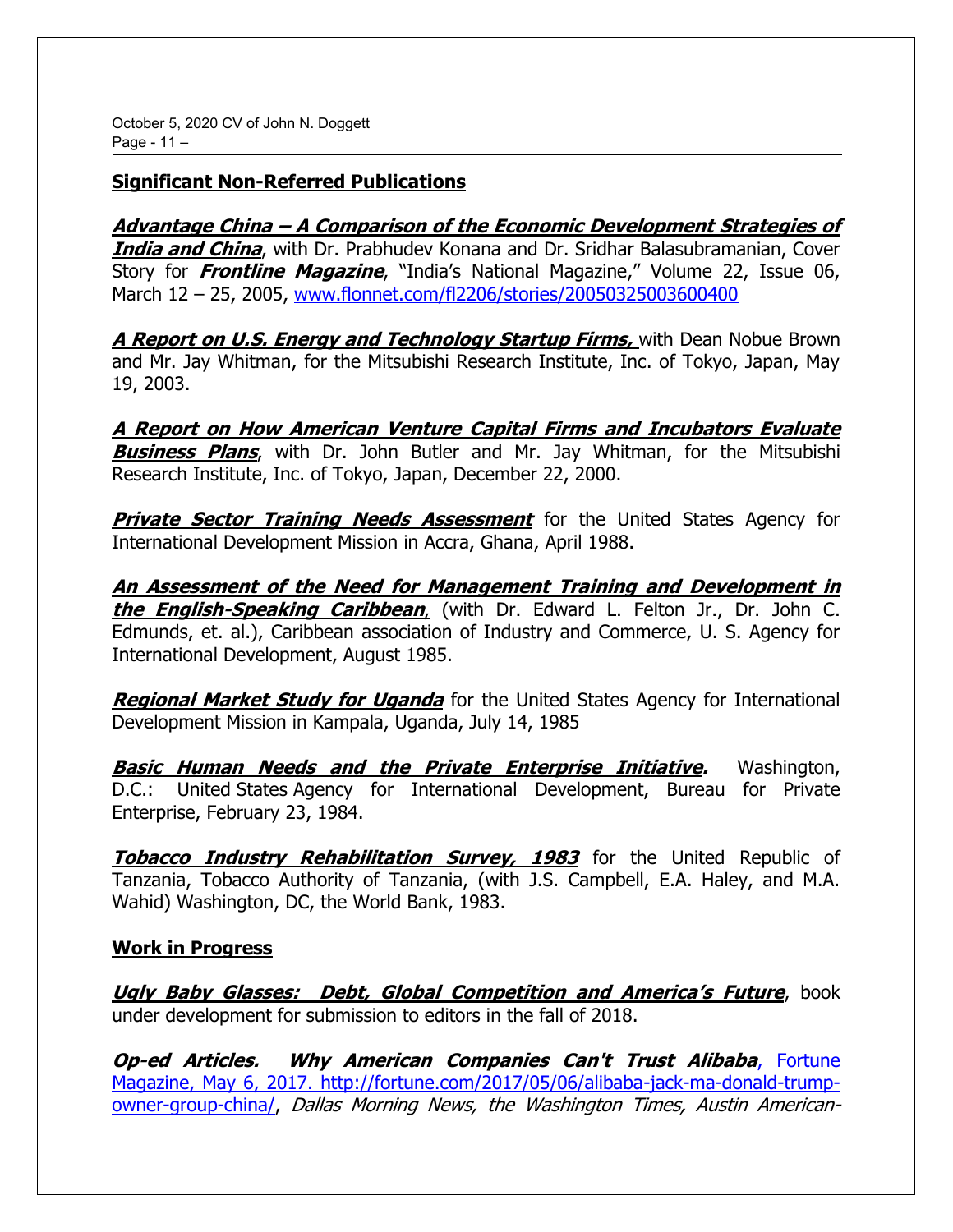October 5, 2020 CV of John N. Doggett Page -  $12 -$ 

Statesman, Austin Business Journal, Emerge magazine, Headway magazine and many other publications.

**Weekly Column.** Published from September 1998 to January 2002 by: [www.worldnetdaily.com.](http://www.worldnetdaily.com/)

### **Speeches and Consulting**

Mr. Doggett has given keynote speeches about Debt, Global Competition and America's Future, Sustainability and Energy and Global Warming issues at the annual meetings of over 90 organizations, including electric utility companies, coal companies, trade associations, pension funds and private equity firms. Mr. Doggett has also provided competitive strategy consulting advice to CEOs and Boards of Directors of electric utility, manufacturing and technology companies in the United States and Europe.

### **Memberships and Civic Activities.**

**Advisory Board Member**, Lend-A-Hand India, Inc. [\(www.lend-a-hand-India.org\)](http://www.lend-a-hand-india.org/),  $2009 -$ Present

**Board Member, Prepify, Inc.**  $2014 - 2019$ 

**Advisory Board Member,** Vetted Foundation, 2017

**Board Member,** Affinegy, Inc., 2008 - 2016

**Board Chairman**, Rainforest Partnership, 2010 - 2014

**Advisor**, Rainforest Partnership, 2015

**Board Member, Lehr, Inc., 2008 – 2011** 

**Board Member, ApplyGenie, Inc.,**  $(2010 - 2011)$ 

**Advisory Board Member**, Treehouse, LLP., 2009 - 2013

**UT Austin Representative,** Central Texas Regional Center for Innovation and Commercialization. 2005 - 2008

**Advisory Board Member, Affinegy, 2005 - 2007** 

**Advisory Board Member, E.A.G. Services, Inc., 2004 – 2007.**